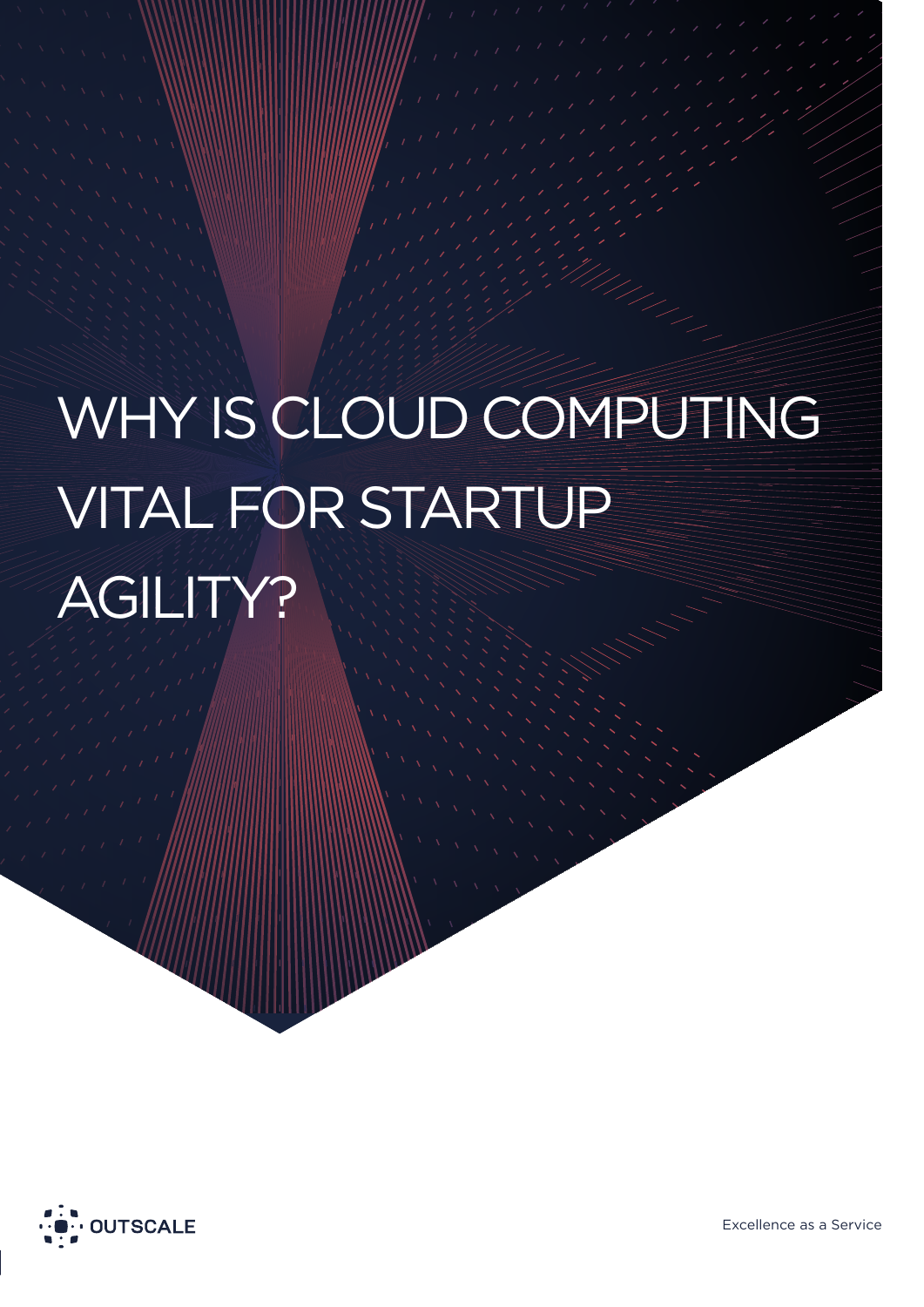#### Introduction

The potent combination of mobile technology, the Internet, and the Cloud has fundamentally changed our society. Nowhere is this more evident than in the business world. In order to compete - and challenge market leaders whose portfolios span the globe - modern organizations must be faster, smarter, and more productive than their peers.

In other words, they must be more agile.

"[Tesla, Uber, and Apple] all have one thing in common - they moved faster than their entrenched competitors, bringing new innovation to the market quickly and constantly," [writes Stone Three Ven](http://ventureburn.com/2015/05/startups-need-stay-flexible-succeed-ever-changing-environment/ )[ture Technology CEO Eugene Jansen](http://ventureburn.com/2015/05/startups-need-stay-flexible-succeed-ever-changing-environment/ ). "The traditional market leaders had become too comfortable and too complacent in their success, their organizational structures had become too rigid. By the time the disruptors arrived on the scene, they could not adapt quickly enough."

Thankfully, agility isn't quite so difficult as some would like you to think. At the end of the day, it's really just a matter of having the right tools at your disposal and understanding how to use them. The most powerful of these tools is cloud computing.

We're going to explain why - and demonstrate how the cloud can contribute to a startup of any size, in any industry.

#### Cloud Basics: What Is Cloud Bursting?

The greatest benefit of the cloud is that it has the capacity to scale quickly - businesses can easily deploy and shutdown additional resources as necessity demands. It's a compelling argument for moving one's infrastructure wholesale into the cloud, and yet many businesses choose not to. Instead, they make use of something known as cloud bursting, which allows them to keep core components in-house.

Simply put, cloud bursting is the augmentation of existing hardware with cloud hardware to account for increased demand. To give a simple example, imagine you run a relatively popular eCommerce outlet that you've hosted on inhouse servers. Those servers handle your regular traffic quite well, but the holiday season fast approaches, and with it a massive uptick in traffic.

That increase may well exceed your server capacity, making for a poor buyer experience. A poor buyer experience will in turn lose you business. You need some way of managing this increase in traffic, and buying additional servers for a temporary spike is hardly an ideal approach - for most of the year, those extra servers will simply rest idle.

That's where the cloud comes in. When your store's traffic exceeds what its servers can handle, you can 'burst' into the cloud, routing new connection requests to a synced copy of your site. As traffic peaks, more cloud servers can be brought online, scaling your site's capacity as demand dictates.

Once demand wanes, these servers can then be brought offline.

Do note that this example is an artificial one - cloud bursting can, in reality, be quite complex, as keeping inhouse servers synchronized with cloud servers is incredibly challenging. This is particularly true while databases and data consistency is concerned. The difficulty is far from unconquerable, however.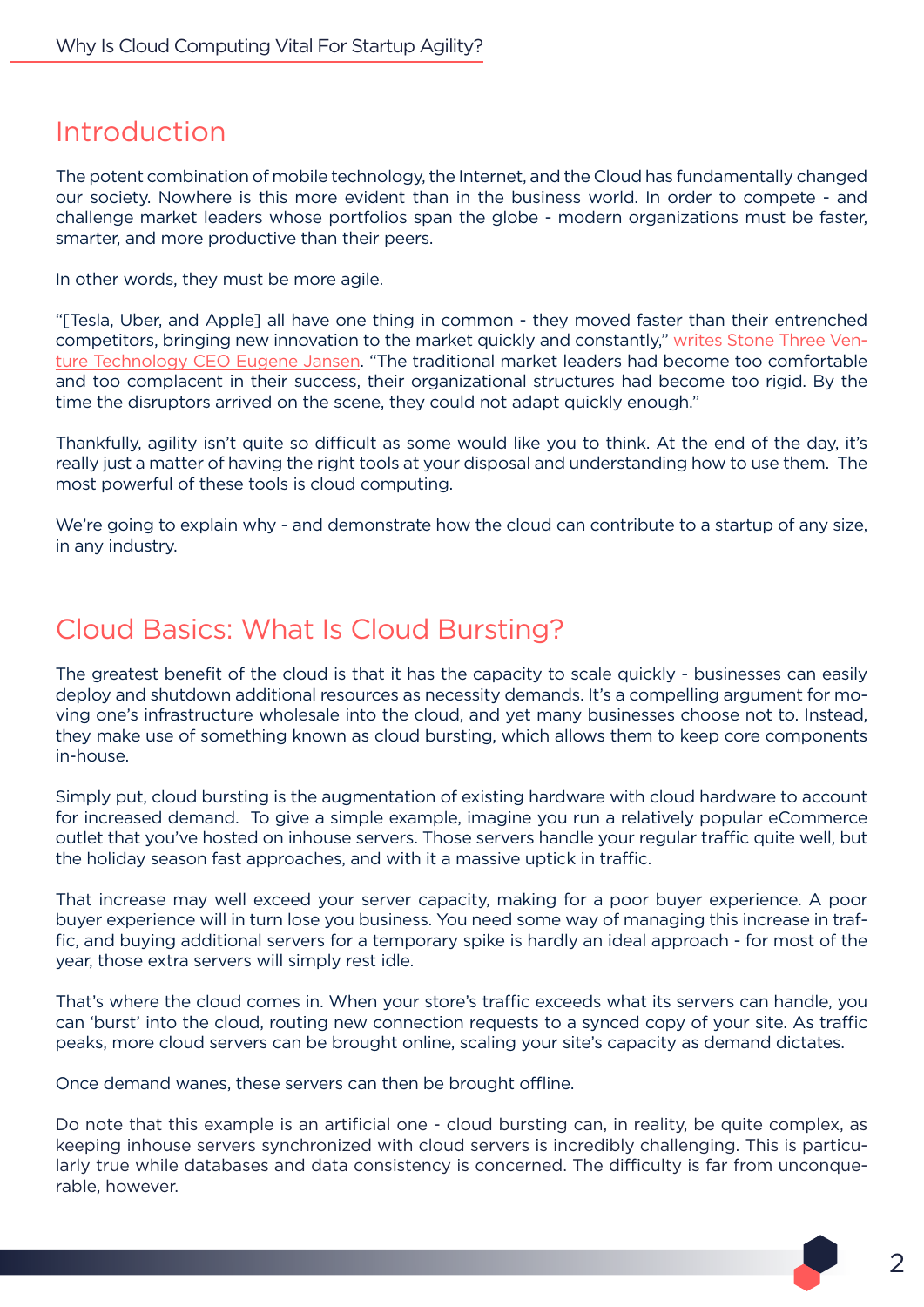As [explained by Dotan Horovits]( https://horovits.wordpress.com/2012/06/12/cloud-bursting/); the only major difference between load balancing of databases and cloud synchronization is latency.

Web hosting isn't the only scenario in which cloud bursting is useful. Whenever a company must process workloads that exceed its regular capacity, there's a case for it. Consider, for example, bio-informatics.

Processes such as DNA sequencing involve periodic processing of massive amounts of data in order to produce results which require exponentially less storage space. By bursting the bulk of the sequencing and analysis workload onto the cloud and storing the results on inhouse architecture, bio-informatics firms reduce capital expenditure by a significant margin.

Through cloud bursting, organizations can enjoy all the advantages of the cloud without having to abandon their existing infrastructure. Bursting is far from the only compelling use case for the cloud, mind you. There are also considerable advantages to utilizing a cloud development environment.

## Why The Cloud Space Is A Superior Development Environment

Developers, more than any other group, seem particularly resistant to the idea of moving their work into the cloud. In many ways, that's understandable - it's comforting to know that your code - and your livelihood - exists on systems entirely under your control. Ultimately, however, this resistance is based on a fallacy.

The livelihood of developers does not depend solely on code - it's also highly dependant on productivity and efficiency. Those are two things the cloud offers in droves, from early development straight through to deployment. The gains are more than enough to justify the purported lack of control.

Moving development entirely into the cloud allows for the integration of coding, test, and build systems. This in turn produces more efficient coding cycles. Integration is one area in which this becomes abundantly clear.

By tying both the development and compilation environment together on a flexible platform, integrations can take place seamlessly and automatically. The developer, meanwhile, never has to worry about deploying hardware or tinkering with the infrastructure layer. They also have complete control over server deployment, spinning up ready-made development environments in seconds - a far cry from the traditional approach, where developers often had to wait for IT to sift through inefficient APIs and deploy the hardware for them.

This also increases the efficiency of collaboration between team members, many of whom might not even be in the same location. For evidence of this, one need only look as far as GitHub, currently the darling of the open-source world. At its core, GitHub is essentially a SaaS version control system which enables collaboration on software projects which would otherwise have been dogged by the complexity of VC/collaboration management.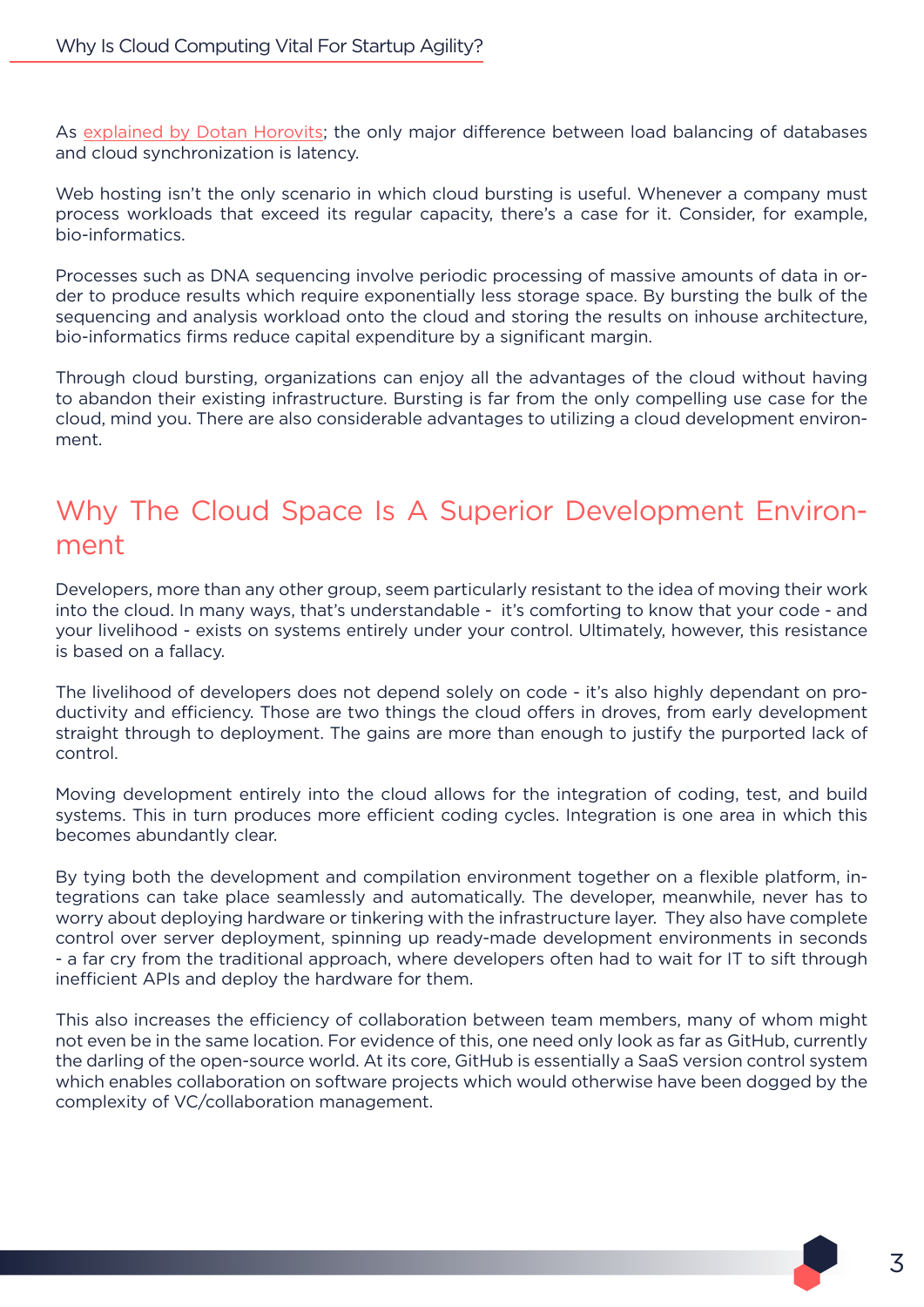Perhaps the greatest advantage of cloud development - and the one that has generated the most enthusiasm amongst developers - is testing. The deployment of test infrastructure is vital to the development workflow, and anything that introduces friction into the testing process reduces the speed of iteration. From unit to stress testing, the cloud provides unbeatable efficiency and flexibility. Whether you need hundreds of servers to stress test an application or a single server to check an app's compatibility, it can be done with only a simple script; and you'll only pay for what you use.

According to the [Evans Data Cloud Development Survey,]( http://www.evansdata.com/reports/viewRelease.php?reportID=27) cloud platforms can reduce overall development time by almost 12 percent, and 38 percent of developers said cloud development introduced time savings of up to 20 percent. In other words, development in the cloud is more efficient, more flexible, and leads to the creation of better software at a faster rate. Perhaps it's not surprising, then, that the cloud also contributes significantly to business growth.

### 80% Of US SMEs Say The Cloud Contributes To Business Growth

The cloud impacts businesses of all sizes, lowering costs and increasing IT efficiency across market sectors. In a [recent report](http://techaisle.com/cloud-reports/11-smb-midmarket-cloud-computing-adoption-trends) from the Techaisle market research organization, it was revealed that 80% of small and medium enterprises consider cloud technology to be beneficial to business growth. A number of different reasons were given by companies for their enthusiasm for the cloud, which differed depending on business size and industry.

40% of respondents said that business agility and new capabilities were the driving force behind their adoption of the cloud, and while many business leaders doubted at first that the cloud offered more than traditional hosting and infrastructure deployment, opinions have softened as the real-world benefits of cloud platforms have become more apparent.

The capacity to provide businesses with access to highly flexible, scalable infrastructure without requiring a large upfront capital investment isn't simply an incremental improvement on existing technologies. It's a quantum leap forward, and one that allows organizations to move far more quickly when seeking to find and extract market value. SMEs are heavily reliant on this level of agility to maintain growth in the face of rapidly-changing markets and highly competitive landscapes.

Larger enterprises are far from the only ones to benefit from the cloud's agility, as well.

Among smaller SMEs, in the 1–99 employee bracket, business agility was the primary motivation mentioned in the survey, followed closely by the ability to develop capabilities which would otherwise have been prohibitively expensive. In the mid-market range, companies with 100–999 employees also cited agility and business outcomes, but their major motivation for cloud adoption was an increase in the efficiency of IT staff; 60% of mid-market SMEs cited improved productivity through increased efficiency as a leading driver of their move to the cloud.

Early promotion for cloud computing has focused on low CAPEX and on-demand pricing. This is understandable - those are the major differentiating factors of the cloud when compared to traditional hosting, colocation, and in-house infrastructure deployment. But when SMEs are asked why they choose the cloud, their responses are not focused around those benefits.

Instead, they're focused around what we've been driving home throughout this piece.

4